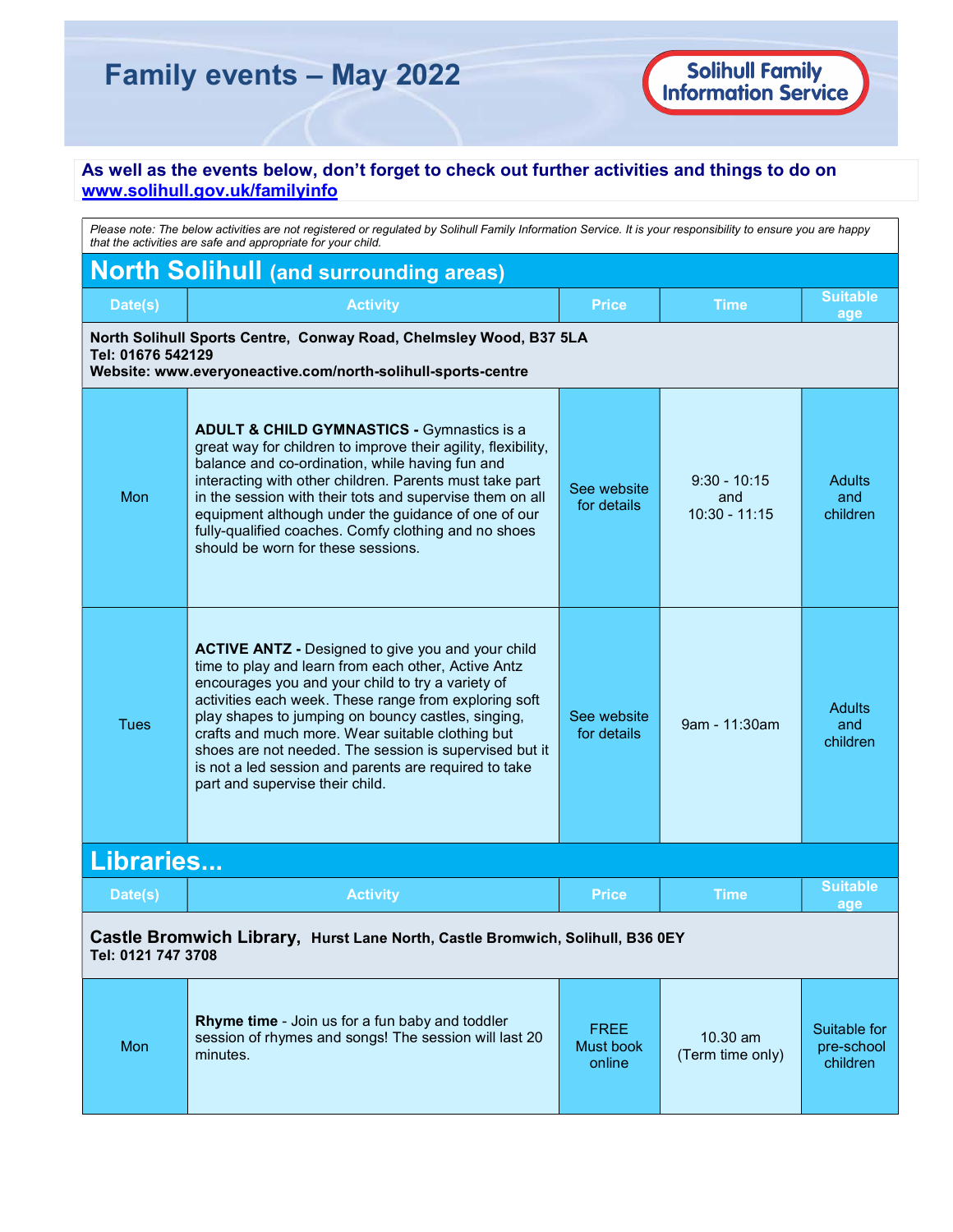| Parks                                                                                                         |                                                                                                                                                                                                                                                                                                                                                                                                                                                       |                            |                            |                                          |
|---------------------------------------------------------------------------------------------------------------|-------------------------------------------------------------------------------------------------------------------------------------------------------------------------------------------------------------------------------------------------------------------------------------------------------------------------------------------------------------------------------------------------------------------------------------------------------|----------------------------|----------------------------|------------------------------------------|
| Date(s)                                                                                                       | <b>Activity</b>                                                                                                                                                                                                                                                                                                                                                                                                                                       | <b>Price</b>               | <b>Time</b>                | Suitable<br>age                          |
| Castle Bromwich Hall, Historic Gardens, B36 9BT<br>Tel: 0121 749 4100<br>www.castlebromwichhallgardens.org.uk |                                                                                                                                                                                                                                                                                                                                                                                                                                                       |                            |                            |                                          |
| Sat 7 May                                                                                                     | <b>Brilliant Birds and where to find them.</b> Come along<br>and learn all about our Feathered Friends in the<br>Parkland, weave a nest, play some games, and make<br>your very own bird feeder to take home.                                                                                                                                                                                                                                         | See website<br>for details | See website<br>for details | 3 to 9 year<br>olds with<br>their adults |
| Sat 21 May                                                                                                    | <b>Buzzing Bees - Have you ever wondered what our</b><br>flying, striped friends get up to?<br>Come along and learn all about busy Bee's and how to<br>help protect them. We will be making, playing and<br>exploring just like those busy bees.                                                                                                                                                                                                      | See website<br>for details | See website<br>for details | 3 to 9 year<br>olds with<br>their adults |
|                                                                                                               |                                                                                                                                                                                                                                                                                                                                                                                                                                                       |                            |                            |                                          |
|                                                                                                               | <b>South Solihull (and surrounding areas)</b>                                                                                                                                                                                                                                                                                                                                                                                                         |                            |                            |                                          |
| Date(s)                                                                                                       | <b>Activity</b>                                                                                                                                                                                                                                                                                                                                                                                                                                       | <b>Price</b>               | <b>Time</b>                | <b>Suitable</b><br>age                   |
|                                                                                                               | The Core Theatre, Solihull Theatre Square, Touchwood, Homer Road, Solihull, B91 3RG<br>Tel: 0121 704 6962 (Box Office)<br>Website: www.thecoretheatresolihull.co.uk                                                                                                                                                                                                                                                                                   |                            |                            |                                          |
| Tues 10 May<br>to<br>Sat 14 May                                                                               | <b>Priscilla Queen of the Desert - Based on the cult</b><br>film, the musical charts the journey of two drag<br>queens, and a transgender woman, as they travel<br>across Australia in their bus which they've named<br>Priscilla, meeting colourful characters on their way.<br>Packed with pop anthems like; It's Raining Men,<br>What's Love Got To Do With It and I Will Survive, this<br>flamboyant, funny, disco-fuelled musical is a must-see. | see website<br>for details | 7:30pm                     | $14 +$                                   |
| Tel: 01564 783294                                                                                             | Baddesley Clinton, Rising Lane, Knowle Solihull, Warwickshire, B93 0DQ<br>https://www.nationaltrust.org.uk/baddesley-clinton/whats-on                                                                                                                                                                                                                                                                                                                 |                            |                            |                                          |
| Throughout<br>May                                                                                             | <b>Baddesley Clinton - is the perfect place for a family</b><br>day. Whatever the season, there's plenty of<br>adventures to be had from spotting birds on the<br>lakeside walk, discover what's growing in the<br>vegetable garden, or simply have fun in the great<br>outdoors.                                                                                                                                                                     | See website<br>for details | See website<br>for details | All ages                                 |
|                                                                                                               | Packwood House Packwood Lane, Lapworth, B94 6AT<br>Tel: 01564 782024<br>Website: www.nationaltrust.org.uk/packwood-house                                                                                                                                                                                                                                                                                                                              |                            |                            |                                          |
| Throughout<br>May                                                                                             | Packwood House - With space and freedom to<br>explore and play, the gardens and parkland here have<br>wide open spaces and winding paths through shady<br>woodlands. We've got lots of fun activities to try on<br>your next family adventure.                                                                                                                                                                                                        | See website<br>for details | See website<br>for details | All ages                                 |
|                                                                                                               |                                                                                                                                                                                                                                                                                                                                                                                                                                                       |                            |                            |                                          |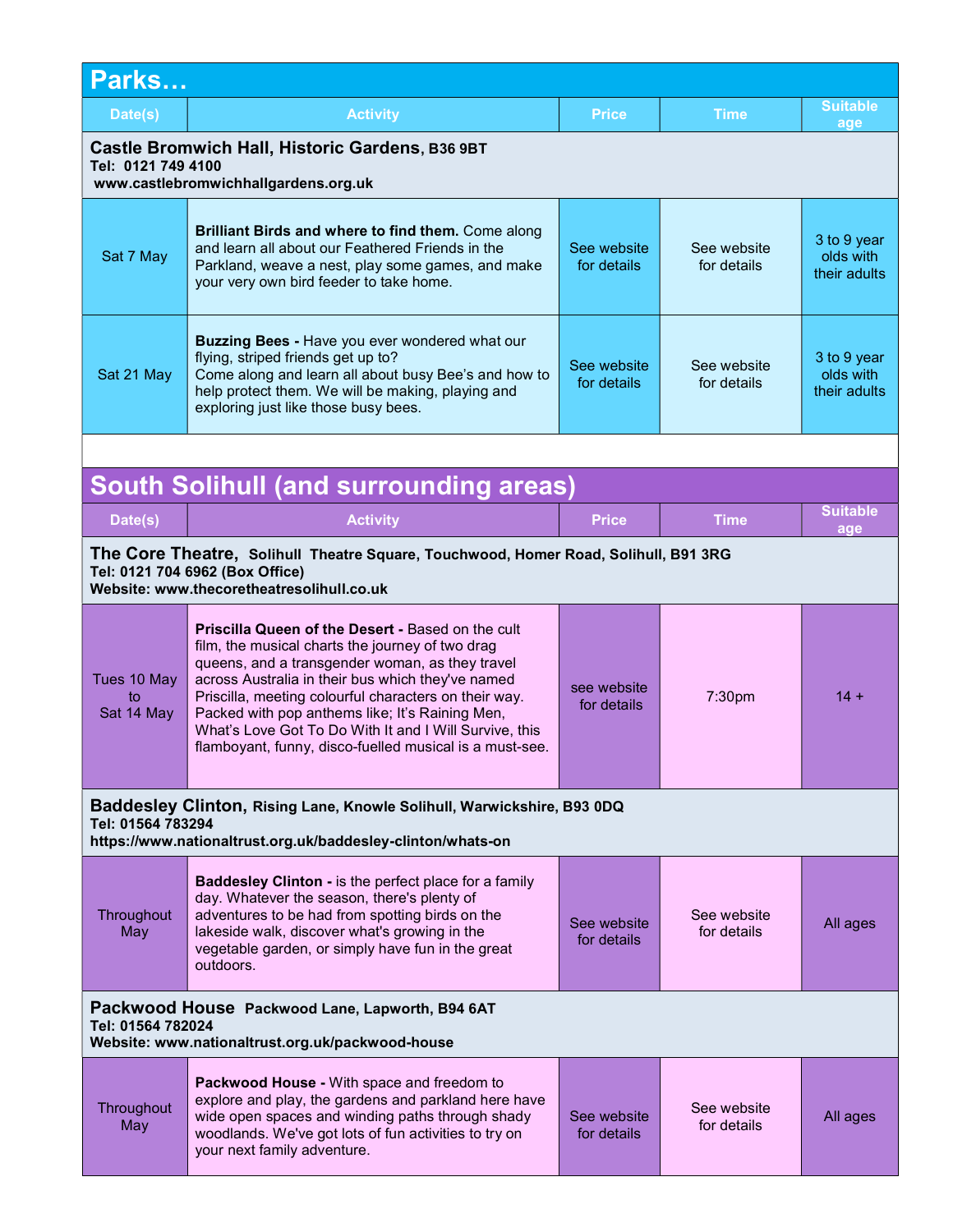## Solihull Christian Fellowship, The Bridge, 234 Stratford Road, Shirley, B90 3AG Website: www.scfchurch.org.uk

L

| Wed                                                                                                   | <b>Babies @ the Bridge - A relaxed and friendly setting</b><br>for you and your little one to make new friends.<br>Includes an upbeat class with interactive songs,<br>instruments and props. Includes refreshments (cake,<br>hot and cold drinks).                                                                                                                                             | £4                                        | 1:30pm - 2:45pm<br>(Term time only)                                      | <b>Babies</b><br>to<br>18 months       |
|-------------------------------------------------------------------------------------------------------|-------------------------------------------------------------------------------------------------------------------------------------------------------------------------------------------------------------------------------------------------------------------------------------------------------------------------------------------------------------------------------------------------|-------------------------------------------|--------------------------------------------------------------------------|----------------------------------------|
| Wed                                                                                                   | Story Fun @ the Bridge - Quality time, fun and<br>friendship for parents and carers with babies & pre-<br>school children. Come with your child & have fun<br>through story time, craft and action songs. Group also<br>includes an element of free play.                                                                                                                                       | £2 per family                             | $9:30$ am - 10:30am<br>and<br>$11:00am -$<br>12:00pm<br>(Term time only) | babies &<br>pre-school                 |
| Fri                                                                                                   | <b>United Friday - A lively &amp; exciting weekly children's</b><br>club, where we have a lot of fun, spend time making<br>friends and enjoy different interactive activities. We are<br>open to all children in school years 3-6, and we love to<br>welcome new faces! We have an annual weekend<br>away, plus other events and day trips when possible.<br>Booking is essential at this time. | See website<br>for details                | 6:15pm - 7:45pm<br>(Term time only)                                      | 9 to 13<br>years                       |
| Library                                                                                               |                                                                                                                                                                                                                                                                                                                                                                                                 |                                           |                                                                          |                                        |
| Date(s)                                                                                               | <b>Activity</b>                                                                                                                                                                                                                                                                                                                                                                                 | <b>Price</b>                              | <b>Time</b>                                                              | <b>Suitable</b><br>age                 |
| Tel: 01676 532590                                                                                     | Balsall Common Library, 283 Kenilworth Road, Balsall Common, CV7 3EL                                                                                                                                                                                                                                                                                                                            |                                           |                                                                          |                                        |
| <b>Tues</b>                                                                                           | Rhyme Time - Come along with your babies and<br>toddlers, to enjoy listening to happy songs and rhymes<br>with actions and percussion instruments.                                                                                                                                                                                                                                              | <b>FREE</b><br>Must book<br>online        | 2.15pm - 2.45pm<br>(Term time only)                                      | Suitable for<br>pre-school<br>children |
| Dickens Heath Library, Old Dickens Heath Road, Dickens Heath, Solihull, B90 1SD<br>Tel: 0121 744 6078 |                                                                                                                                                                                                                                                                                                                                                                                                 |                                           |                                                                          |                                        |
|                                                                                                       |                                                                                                                                                                                                                                                                                                                                                                                                 |                                           |                                                                          |                                        |
| Tues                                                                                                  | Story-time with rhymes - join us every Tuesday for<br>stories, play and colouring.                                                                                                                                                                                                                                                                                                              | <b>FREE</b><br><b>Must book</b><br>online | 10:15am - 11am<br>(Term time only)                                       | Suitable for<br>pre-school<br>children |
| Tel: 0121 743 4592                                                                                    | Hobs Moat Library, Ulleries Road, Solihull, B92 8EB                                                                                                                                                                                                                                                                                                                                             |                                           |                                                                          |                                        |
| <b>Tues</b>                                                                                           | <b>Animal Antics - Come along to Animal Antics where</b><br>each session staff will read stories about an animal.<br>Children can then colour in a picture of the animal and<br>collect pictures. Every time you come to the activity<br>you can collect a paw print for your Animal Collector<br>Card!                                                                                         | <b>FREE</b><br><b>Must book</b><br>online | 10am - 11.00am<br>(Term time only)                                       | $2 - 5$ years                          |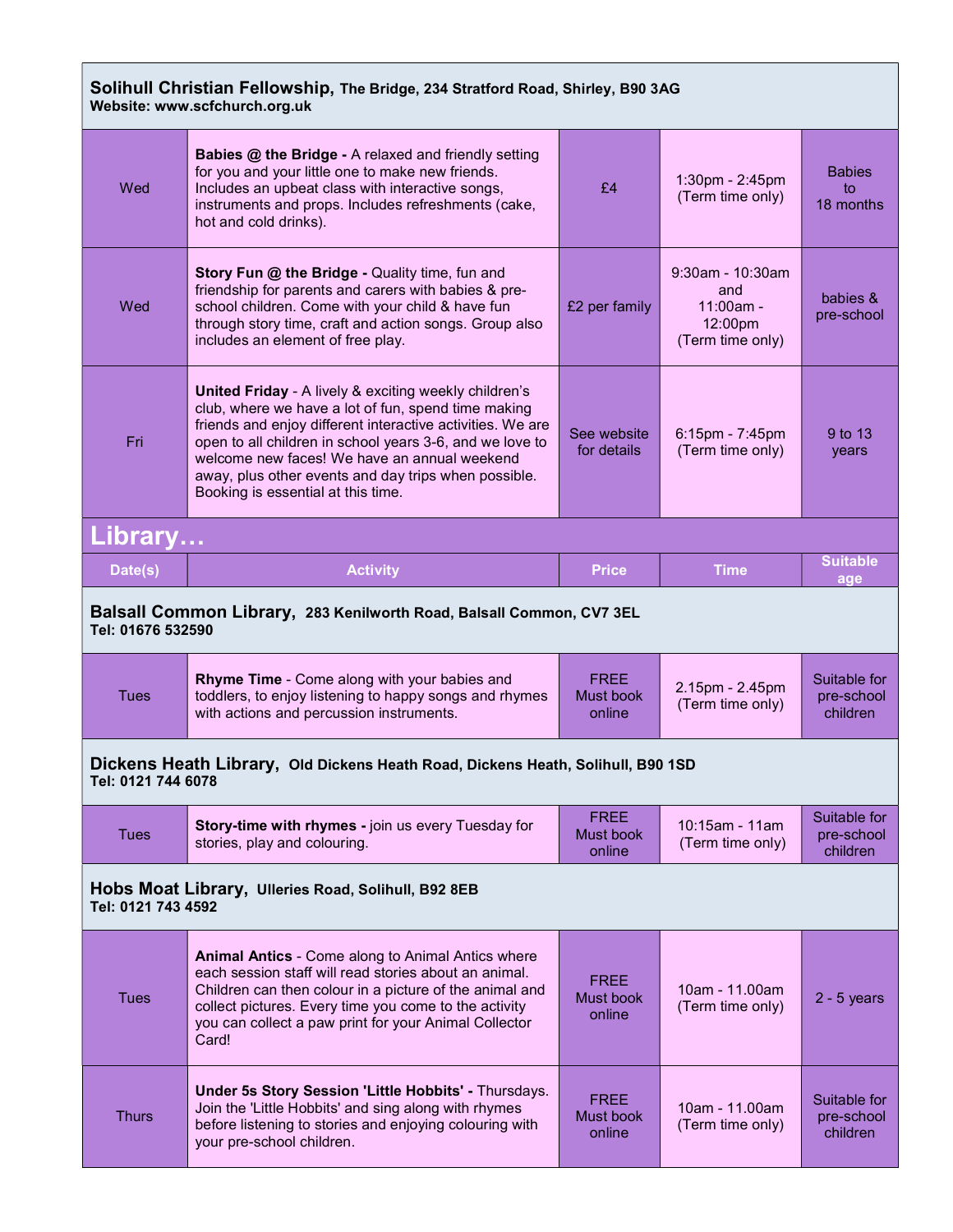### Knowle Library, Chester House, 1667-1669 High Street, Knowle, Solihull, B93 0LL Tel: 01564 775840

| Mon  | Story-time and Rhymes - specifically aimed at<br>younger babies and toddlers.             | <b>FREE</b><br>Must book<br>online | $10.30$ am - 11am<br>(Term time only)       | $6$ months -<br>4 years |
|------|-------------------------------------------------------------------------------------------|------------------------------------|---------------------------------------------|-------------------------|
| Tues | <b>Rhymetime - Rhymes and songs specifically aimed at</b><br>younger babies and toddlers. | <b>FREE</b><br>Must book<br>online | $10:30$ am -<br>11:30am<br>(Term time only) | 6 months -<br>4 years   |

### Shirley Library, 22 Parkgate, Stratford Road, Shirley, Solihull, B90 3GG Tel: 0121 704 6300

| <b>Tues</b>                     | Rhyme Time - For babies and toddlers.                                                                                                                                                              | <b>FREE</b><br>Must book<br>online | $10.30$ am -<br>11.00am<br>(Term time only) | Suitable for<br>pre-school<br>children |
|---------------------------------|----------------------------------------------------------------------------------------------------------------------------------------------------------------------------------------------------|------------------------------------|---------------------------------------------|----------------------------------------|
| Sat                             | Rhyme Time - For babies and toddlers.                                                                                                                                                              | <b>FREE</b><br>Must book<br>online | $10.30$ am -<br>11.00am<br>(Term time only) | Suitable for<br>pre-school<br>children |
| Thurs 5, 12,<br>19.<br>$26$ May | <b>Code Club - an opportunity for children aged 9-11 to</b><br>learn the basics of computer programming using the<br>Scratch 2.0 software and projects developed by the<br>Code Club organisation. | <b>FREE</b><br>Must book<br>online | $5pm - 6pm$<br>(Term time only)             | 9 - 11 years                           |

#### The Core Library, Theatre Square, Touchwood, Homer Road, Solihull, B91 3RG Tel: 0121 704 6965

| Tues                                                                     | <b>Storytime</b> - Come and share our love of stories at our<br>under 5s storytime!                                                                | <b>FREE</b><br>Must book<br>online | $10:15 - 10:45$<br>(Term time only)         | Under 5s               |
|--------------------------------------------------------------------------|----------------------------------------------------------------------------------------------------------------------------------------------------|------------------------------------|---------------------------------------------|------------------------|
| Wed                                                                      | <b>Rhymetime</b> - An interactive session for babies and<br>toddlers lasting around 20 minutes. The session will<br>include baby rhymes and songs. | <b>FREE</b><br>Must book<br>online | $10:15 - 10:45$<br>(Term time only)         | Under 5s               |
| Fri                                                                      | <b>Meet and Play - Meet and Play sessions offer the</b><br>chance for young families to meet up, relax, chat play<br>and sing together!            | <b>FREE</b><br>Must book<br>online | $10:15$ am -<br>11:15am<br>(Term time only) | Under 5s               |
| Parks                                                                    |                                                                                                                                                    |                                    |                                             |                        |
| Date(s)                                                                  | <b>Activity</b>                                                                                                                                    | <b>Price</b>                       | <b>Time</b>                                 | <b>Suitable</b><br>age |
| Shirley Library, 22 Parkgate, Stratford Road, Shirley, Solihull, B90 3GG |                                                                                                                                                    |                                    |                                             |                        |

Tel: 0121 704 6300

| <b>Mumfest</b> - Bring the girls, bring your other half, bring<br>your pre-schoolers or drop them at nursery first.<br>Mumfest is conveniently between the school and<br>Wed 21 May<br>nursery run, so you get to decide whether to share<br>your ice cream or not! | See website<br>for details | $11am - 12pm$ | See website<br>for details |
|---------------------------------------------------------------------------------------------------------------------------------------------------------------------------------------------------------------------------------------------------------------------|----------------------------|---------------|----------------------------|
|---------------------------------------------------------------------------------------------------------------------------------------------------------------------------------------------------------------------------------------------------------------------|----------------------------|---------------|----------------------------|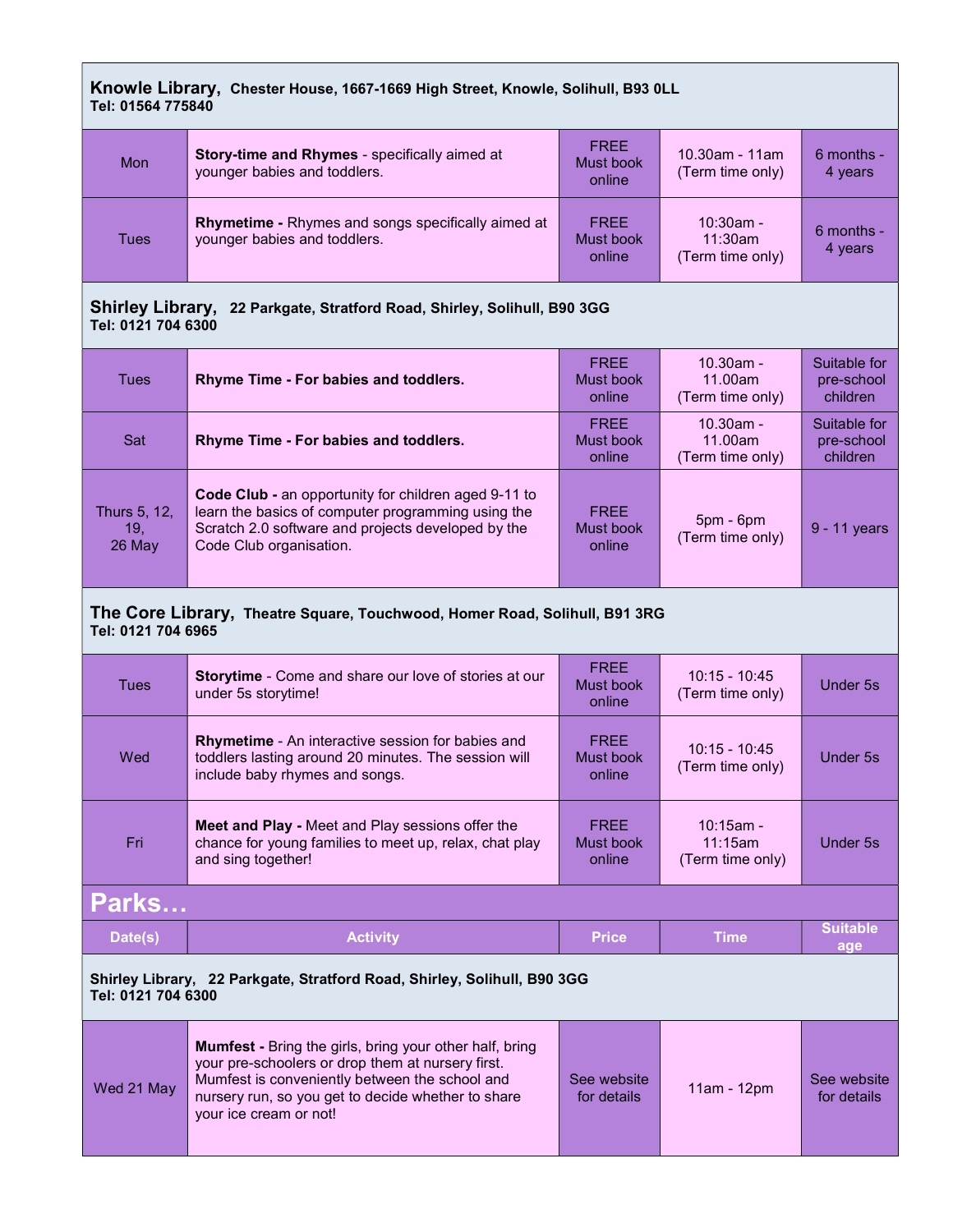| <b>Birmingham City Centre &amp; other areas</b>                                                                            |                                                                                                                                                                                                                                                                                                                                                                                                                                                                                     |                            |                            |                                  |  |
|----------------------------------------------------------------------------------------------------------------------------|-------------------------------------------------------------------------------------------------------------------------------------------------------------------------------------------------------------------------------------------------------------------------------------------------------------------------------------------------------------------------------------------------------------------------------------------------------------------------------------|----------------------------|----------------------------|----------------------------------|--|
| Date(s)                                                                                                                    | <b>Activity</b>                                                                                                                                                                                                                                                                                                                                                                                                                                                                     | <b>Price</b>               | <b>Time</b>                | <b>Suitable</b><br>age           |  |
| Aston Hall, Trinity Road, Aston, Birmingham, B6 6JD<br>Tel: 0121 348 8100<br>Website: www.birminghammuseums.org.uk/contact |                                                                                                                                                                                                                                                                                                                                                                                                                                                                                     |                            |                            |                                  |  |
| Sat 7 May                                                                                                                  | Aston Arts Club - Join us to make something inspired<br>by Aston Hall and its incredible history. A completely<br>free, drop-in club open to all to relax and create<br>together.<br>This week artists from Windswept Workshops will be<br>helping you craft one-handed marionettes inspired by<br>the ghosts in our new Audio Guide, 'Meet Me at Aston<br>Hall'.                                                                                                                   | See website<br>for details | $12pm - 3pm$               | Children<br>and<br><b>Adults</b> |  |
| <b>SPECIAL</b><br><b>EVENT</b><br>Sat 14 May                                                                               | <b>Special Event for Mental Health Awareness</b><br><b>Music for Mental Health - Join us for a free music</b><br>workshop delivered by the Birmingham Centre for Art<br>Therapies. Drama therapist Liz Beech will use a mix of<br>mindfulness and creativity to create a fun, relaxed and<br>imaginative session to story tell through music.<br>Following the workshop continue to relax and socialise<br>over a craft activity, perhaps with a hot drink from our<br>nearby café. | See website<br>for details | $12pm - 2pm$               | $10+$<br>and<br><b>Adults</b>    |  |
| Tel: 0121 348 8038                                                                                                         | Birmingham Museum and Art Gallery, Chamberlain Square, Birmingham, B3 3DH<br>Website: www.birminghammuseums.org.uk/bmag                                                                                                                                                                                                                                                                                                                                                             |                            |                            |                                  |  |
| May                                                                                                                        | Birmingham Museum & Art Gallery (BMAG) - will<br>partially reopen on Thursday 28 April 2022.                                                                                                                                                                                                                                                                                                                                                                                        | <b>FREE</b>                | See website<br>for details | See website<br>for details       |  |
| Sun 22 May                                                                                                                 | <b>Colour Box Workshop: Flipping and Spinning - As</b><br>part of the programme accompanying Flatpack's<br>exhibition. Wonderland: Birmingham's Cinema Stories,<br>Lightbox Cinema's Laura Kloss and illustrator Mat<br>Bartlett will be running drop-in workshops for anyone,<br>any age, to come and create their own old skool<br>animation via the magic of both the flipbook and the<br>zoetrope.                                                                              | <b>FREE</b>                | See website<br>for details | See website<br>for details       |  |
|                                                                                                                            | Birmingham Hippodrome, Hurst Street, Southside, Birmingham, B5 4TB<br>Call: 0844 338 5000 (Tickets & Information)<br>Website: www.birminghamhippodrome.com                                                                                                                                                                                                                                                                                                                          |                            |                            |                                  |  |
| Sat 21 May                                                                                                                 | Oi Frog & Friends! Cats sit on mats, hares sit on<br>chairs, mules sit on stools, gophers sit on sofas and<br>frogs sit on logs' It's a new day at Sittingbottom school<br>and FROG is looking for a place to sit, but CAT has<br>other ideas and DOG is doing as he's told. Who knew<br>there were so many rhyming rules and what will<br>happen when FROG is in charge?                                                                                                           | See website<br>for details | See website<br>for details | See website<br>for details       |  |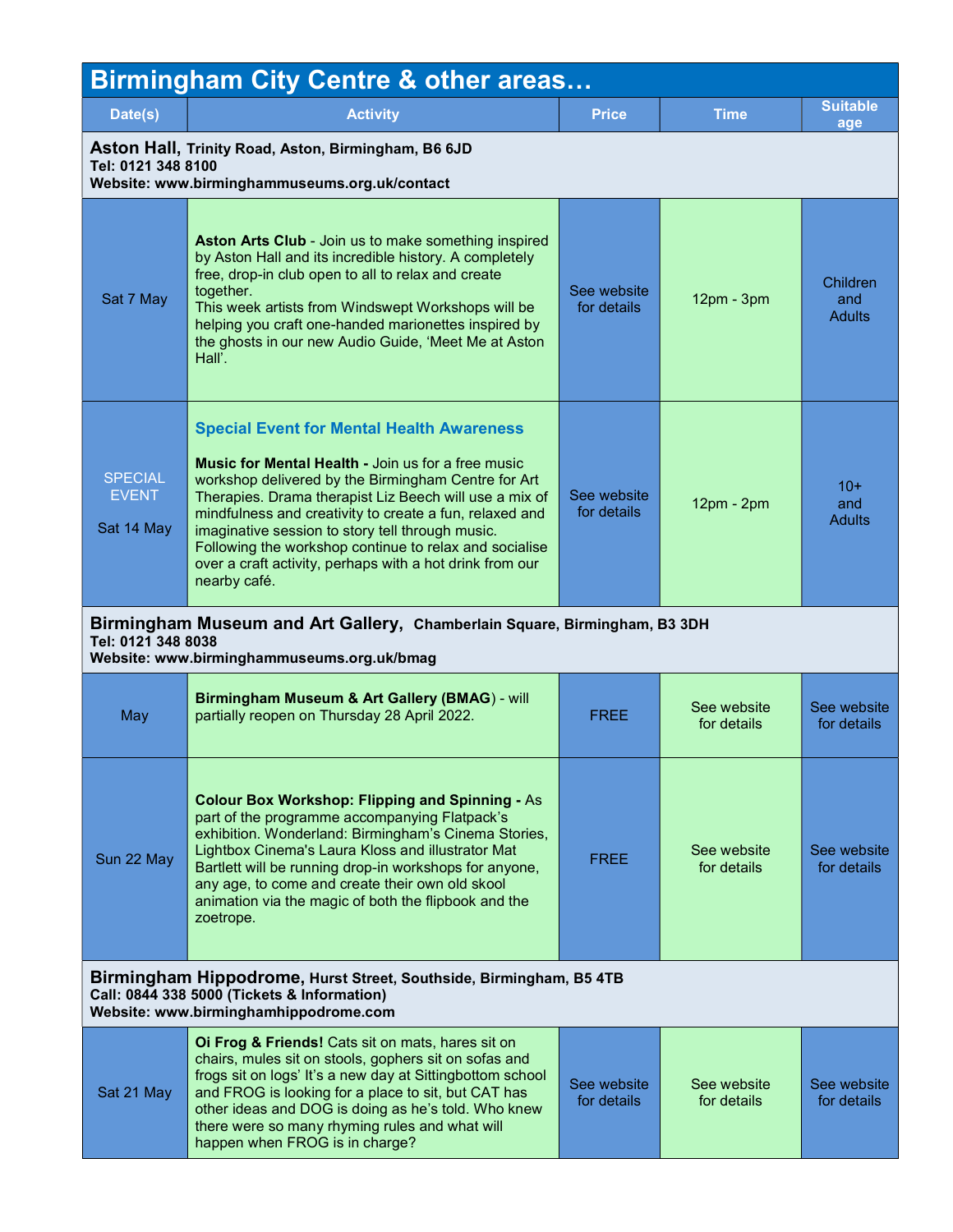| Blakesley Hall, Blakesley Road Road, Birmingham B25 8RN<br>Tel: 0121 348 8120<br>Website: www.birminghammuseums.org.uk/blakesley |                                                                                                                                                                                                                                                                                                                                                                                                                                                                                                                                         |                            |                            |               |
|----------------------------------------------------------------------------------------------------------------------------------|-----------------------------------------------------------------------------------------------------------------------------------------------------------------------------------------------------------------------------------------------------------------------------------------------------------------------------------------------------------------------------------------------------------------------------------------------------------------------------------------------------------------------------------------|----------------------------|----------------------------|---------------|
| <b>SPECIAL</b><br><b>EVENT</b><br>Sat 14 May                                                                                     | <b>Special Event for Mental Health Awareness</b><br>Lavender Club for Mental Health - Take part in a<br>simple craft activity making scented lavender bags,<br>with other games and activities, while chatting to<br>neighbours.<br>Relax in the beautiful grounds of the Hall after,<br>perhaps with a hot drink from our café.                                                                                                                                                                                                        | <b>FREE</b>                | 12pm - 2pm                 | <b>Adults</b> |
| Tel: 0121 454 1860                                                                                                               | Botanical Gardens, Westbourne Road, Edgbaston, Birmingham, B15 3TR<br>Website: www.birminghambotanicalgardens.org.uk                                                                                                                                                                                                                                                                                                                                                                                                                    |                            |                            |               |
| May                                                                                                                              | Children's Trails - Brilliant Butterflies - explore and<br>investigate our summer butterfly house<br>Dangerous Plants - not for the fainthearted!<br>Fabulous Food - prepare to be amazed about some of<br>our favourite foods. Garden Minibeasts – come and<br>see what you can discover. Magical Plants - discover<br>the real magical plants that inspired J. K. Rowling's<br>Harry Potter Plant Record Breakers - what makes<br>plants so special?                                                                                  | See website<br>for details | See website<br>for details | All ages      |
| May                                                                                                                              | Gardens' explorer family backpacks - Available to<br>hire from the Gardens' Main Reception desk every day<br>during opening hours, these are a series of fun family<br>activity backpacks. Each backpack is bursting with<br>creative activities and resources to help families to<br>explore the Gardens and are suitable for all ages<br>(younger ones will need adult help). There are four<br>exciting and educational themes to choose from:<br>Amazing Plants! Brilliant Birds! Bugs and Beasties!<br>Plus some Tremendous Trees! | See website<br>for details | See website<br>for details | All ages      |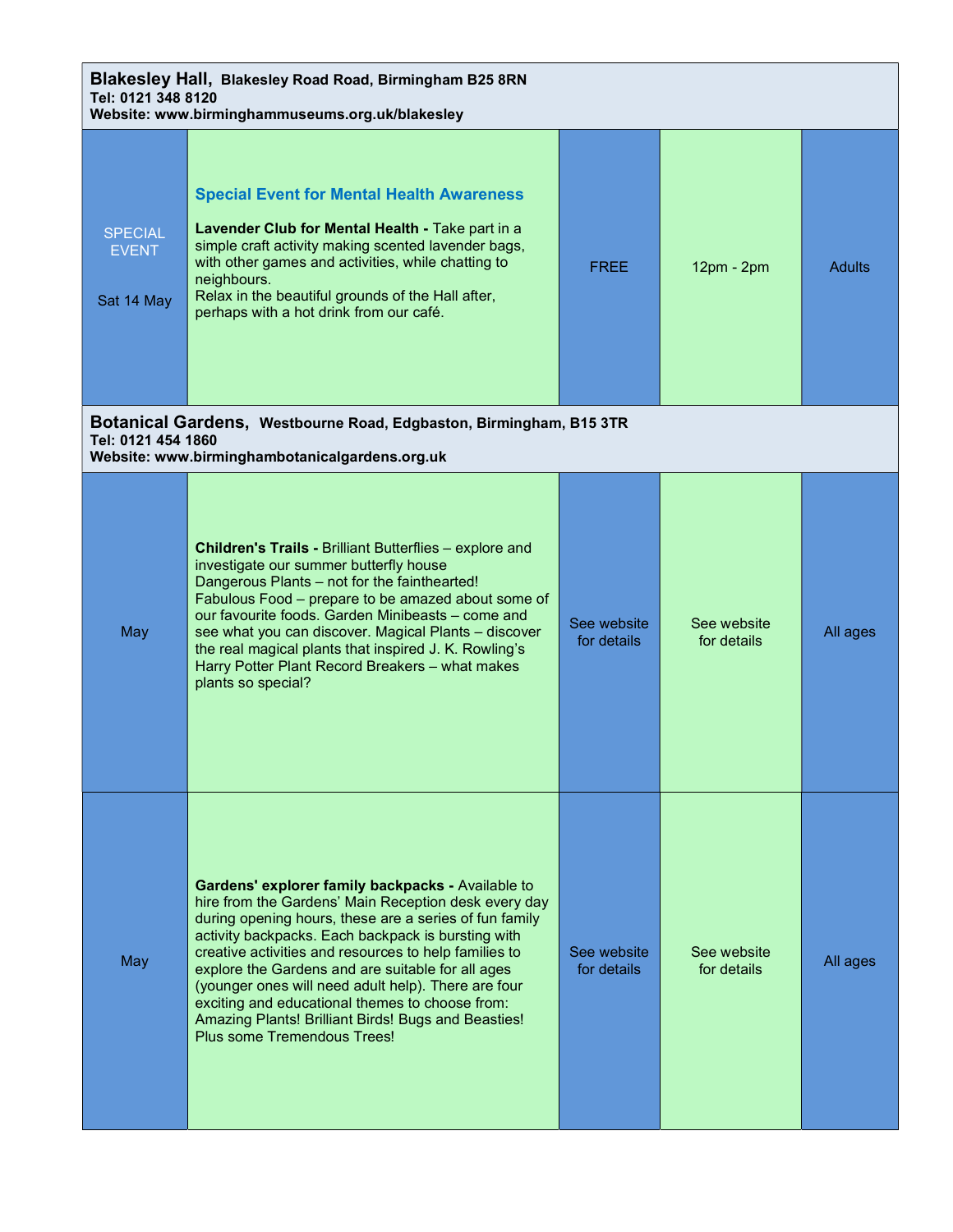Black Country Living Museum, Tipton Road, Dudley, West Midlands, DY1 4SQ Tel: 0121 557 9643

| Website: www.bclm.co.uk                     |                                                                                                                                                                                                                                                                                                                                                                                                                                                                                                                                                                                                                                                                                                                                                                                                                                                                                                                                                                                                       |                            |                            |                            |
|---------------------------------------------|-------------------------------------------------------------------------------------------------------------------------------------------------------------------------------------------------------------------------------------------------------------------------------------------------------------------------------------------------------------------------------------------------------------------------------------------------------------------------------------------------------------------------------------------------------------------------------------------------------------------------------------------------------------------------------------------------------------------------------------------------------------------------------------------------------------------------------------------------------------------------------------------------------------------------------------------------------------------------------------------------------|----------------------------|----------------------------|----------------------------|
| <b>SPECIAL</b><br><b>EVENT</b><br>Sat 7 May | <b>Deaf Awareness Day</b><br>Deaf Awareness Day - Audio Descriptive Tour -<br>This May, learn about the history of deafness as we<br>work alongside the British Deaf History Society.<br>Discover inspirational stories from historian and author<br>Peter Jackson, as he tells the tales of just some of the<br>people who have taken action and refused to let their<br>deafness hold them back. Come and explore items<br>and artwork showcasing the eclectic history of<br>deafness, including original drawings, paintings and<br>items from BCLM's collection. Try your hand at<br>learning the BSL alphabet in our Edwardian School -<br>will you be successful? Or will you face the wrath of<br>our school teacher? Don't forget to take a trip to our<br>Limelight Cinema and experience the era of silent<br>storytelling through the entertaining antics of old-time<br>Hollywood stars. Will you see Charlie Chaplin, Buster<br>Keaton, or Laurel and Hardy this Deaf Awareness<br>Week? | See website<br>for details | See website<br>for details | See website<br>for details |
| Tel: 0121 446 3232                          | mac birmingham Cannon Hill Park, Birmingham B12 9QH (Foyle Studio)<br>Website: www.macbirmingham.co.uk                                                                                                                                                                                                                                                                                                                                                                                                                                                                                                                                                                                                                                                                                                                                                                                                                                                                                                |                            |                            |                            |
| <b>SPECIAL</b><br><b>EVENT</b><br>Sat 7 May | <b>Special Event for Mental Health Awareness</b><br>Colour Box: Inside Out - As part of Mental Health<br>Month, Colour Box presents a screening of the<br>acclaimed Pixar feature Inside Out, which takes us<br>inside the mind of an eleven year old girl as she<br>struggles to deal with her family's move to San<br>Francisco. As well as being hugely entertaining, the<br>film is aimed at helping kids to understand their own<br>emotions and face up the challenges involved in<br>growing up. Before the screening, spend an hour<br>getting into a calmer frame of mind with various<br>activities on offer including drawing to ambient music,<br>creating with scented playdough and making your own<br>sensory glitter bottle.                                                                                                                                                                                                                                                          | £6:50                      | See website<br>for details | See website<br>for details |
| Sat 21 May                                  | <b>Colour Box Big Dream - Featuring flatulent dreamers</b><br>(My Dream, My Fart), singing water towers (Theo the<br>Water Tower), and oversized felines (The Cat in the<br>Art Park), this selection of short films for families is a<br>joy to behold, and will have the whole clan grinning<br>from ear to ear. With six different countries<br>represented too, it's a truly international line-up,<br>introducing young audiences to a wide range of<br>cultures and styles of animation. Flatpack's Colour Box<br>compère will be there in person to raise the level on<br>the funometer!                                                                                                                                                                                                                                                                                                                                                                                                       | See website<br>for details | See website<br>for details | $3+$                       |